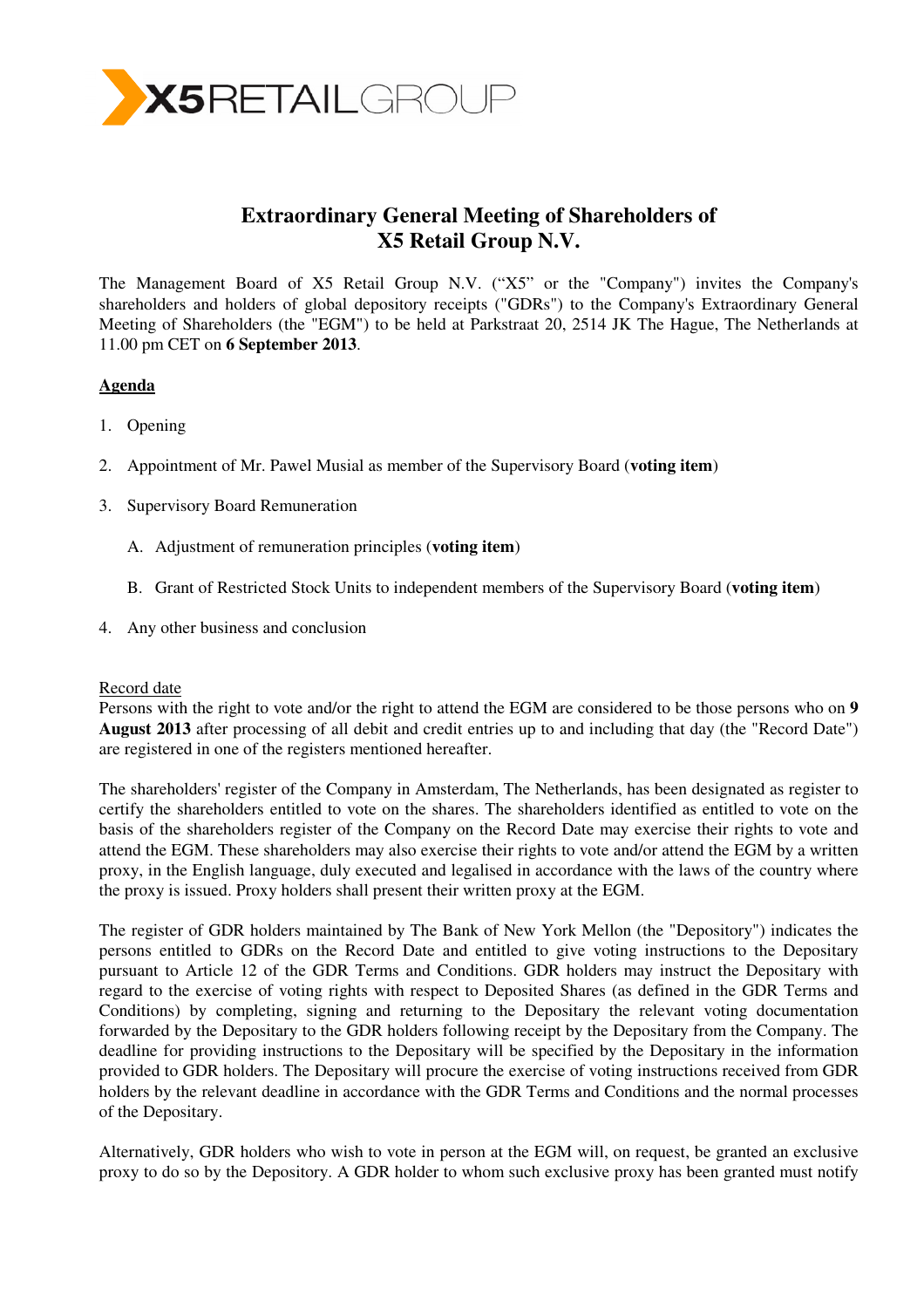

the Management Board of the Company of their intention to attend and vote at the EGM and must provide the Management Board with a copy of such proxy at least five (5) days prior to the EGM. GDR holders who intend to vote in this manner must provide sufficient proof of identification on admission to the EGM. In addition, if the exclusive proxy has been granted by the Depository to a GDR holder which is a legal entity, the person who represents such legal entity at the EGM must provide sufficient proof that he is duly authorised to do so by means of a statement from a local lawyer or notary admitted to practice in the jurisdiction of the GDR holder, duly executed and legalised in accordance with the laws of such jurisdiction.

Amsterdam, 26 July 2013

The Management Board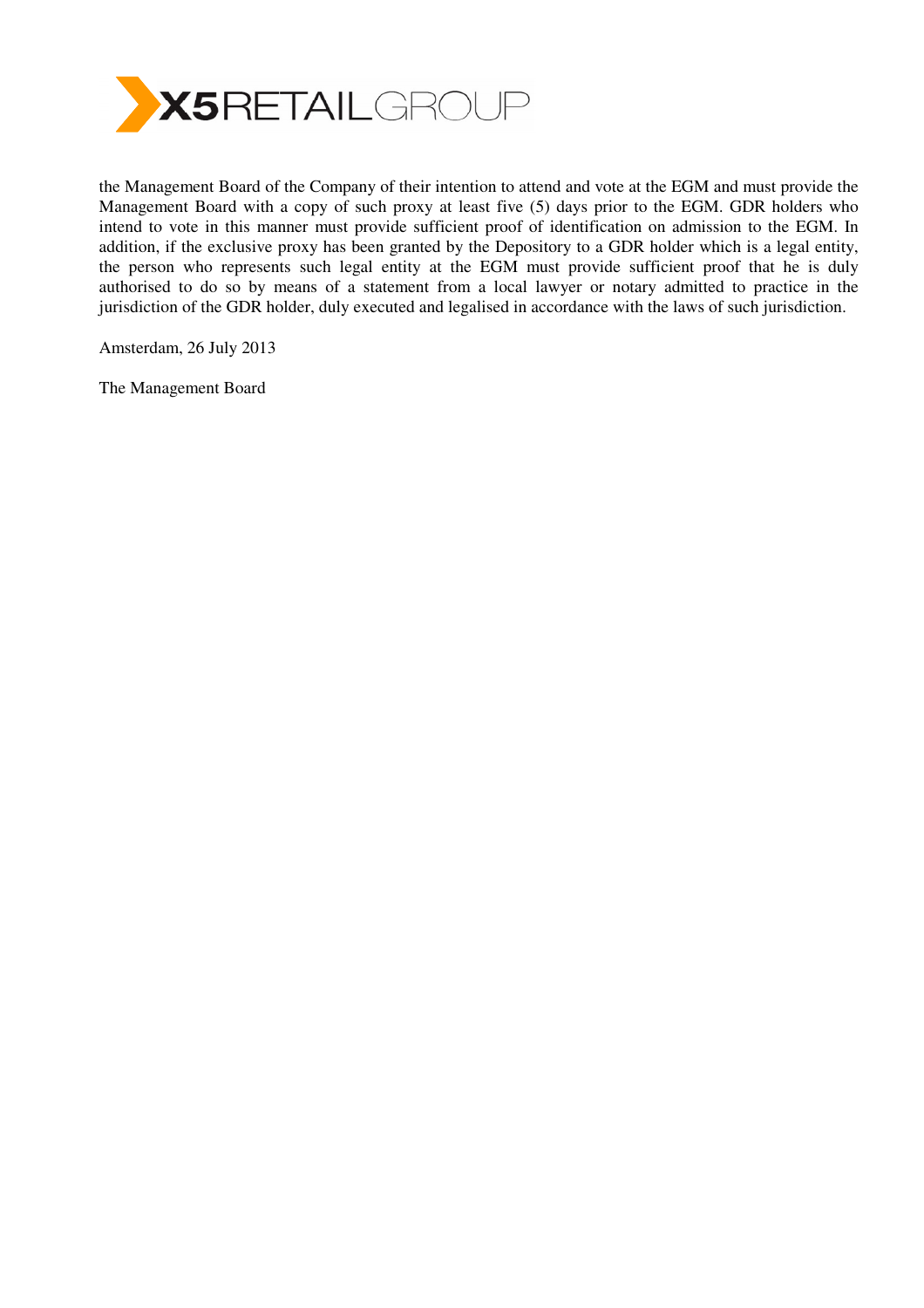

# **Explanatory Notes to Extraordinary General Meeting of Shareholders of X5 Retail Group N.V.**

## **Item 2 (voting item) Appointment of Mr. Pawel Musial as member of the Supervisory Board**

To further increase the number of independent Board members with a strong track record in the retail industry, the Supervisory Board proposes to appoint Mr. Pawel Musial as additional member of the Supervisory Board, in accordance with article 20.1 of the Company's Articles of Association. Subject to this appointment by the General Meeting of Shareholders, the Supervisory Board will be composed of eight members, with a majority of five independent members. It is proposed to appoint Mr. Pawel Musial for a term ending on the day of the annual general meeting of shareholders to be held in 2017, which is the fourth year after the year of the appointment.

Pawel Musial (17 December 1968), a Polish citizen, is CEO of Profi Rom Food, one of the largest supermarket chains in Romania, following positions on the supervisory board of, consecutively, Ukraine Eko Market (chairman) and Profi Rom Food since 2008. From 2006 to 2007 Pawel was chief commercial officer and member of the management board of X5, having previously been general director and chief operating officer of the Perekrestok chain since 2004. Prior to joining Perekrestok, Pawel held senior management positions in the food retail industry in Poland, including five years with Tesco Polska, with his last position as regional director. Pawel graduated from the Warsaw University of Life Sciences (SGGW) with an engineer degree in nutrition technology.

The Supervisory Board recommends appointing Mr. Pawel Musial in view of his particular knowledge of the food retail industry, both in Russia and abroad. Mr. Pawel Musial has no shareholding in the Company.

## **Item 3 Supervisory Board Remuneration**

### **3A. Adjustment of remuneration principles (voting item)**

With respect to the remuneration principles determined by the General Meeting of Shareholders, as recently adjusted on 19 July 2013, it is proposed to align the remuneration of Supervisory Board members chairing a committee, and therefore to further adjust the remuneration principles as follows (gross per annum):

- Supervisory Board membership:  $\epsilon$  100,000
- Committee Chairman:  $\epsilon$  200,000 (including remuneration for membership)
- Chairman of the Supervisory Board:  $\epsilon$  250,000 (including remuneration for membership)

Whereby:

any non-independent member of the Supervisory Board who is affiliated with, engaged or employed by, either directly or indirectly, a legal entity or person, including through an affiliated entity (other than the Company and its downstream affiliates), that holds at least thirty per cent of the voting rights in the